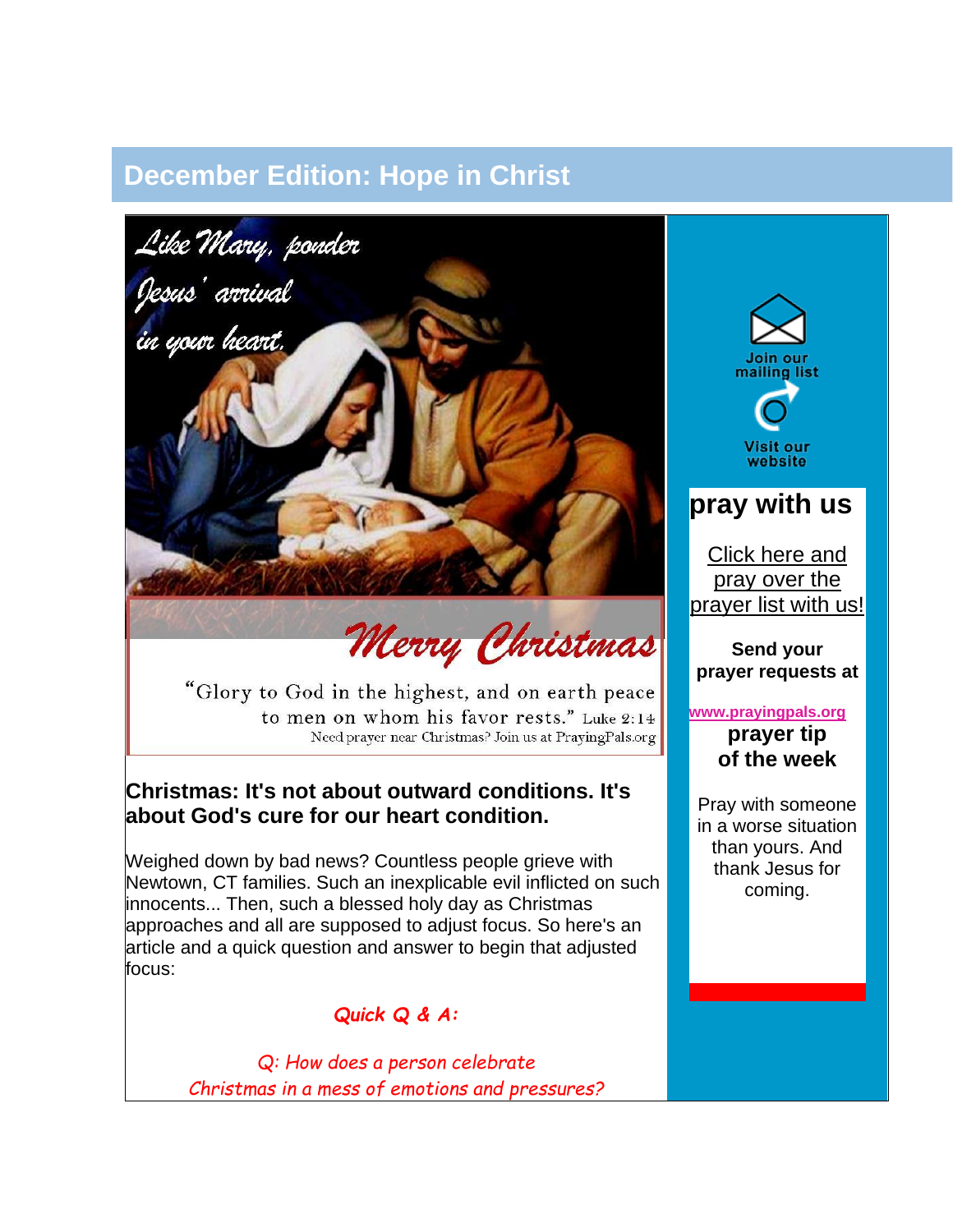*A: Realize that Christmas is not about outward conditions but rather prompts a personal decision to accept God's cure for our heart condition.*

Jesus came to conquer evil and death! Celebrating Christ at Christmas frees us from false expectations of this world providing what we need. It reminds us how we cannot make Christmas. Only Jesus makes Christmas...*Christmas*! The world never serves up what we need. It's tough. But God sent Jesus to rescue us!

**The manger reminds us that outward conditions do not give the joy of Christmas. Jesus gives the joy! Inviting Him inside your heart grants you a fresh start. Believe. Repent. Receive.**

Welcome Jesus wherever you are, whoever you are, however you are... His presence makes Christmas and every day worth celebrating *because we celebrate Him, our Lord and Savior*! Then you, too, can join the shepherds who "...returned, glorifying and praising God for all they had heard and seen, as it had been told them." (Luke 2:20)

**When we celebrate Him, we're never disappointed.** He's the only One who never changes. He always stays. He remains good. He remains God! And check out the job description for Jesus in Isaiah 61:1-3.

*"The Spirit of the Lord God is upon Me, Because the Lord has anointed Me To preach good tidings to the poor; He has sent Me to heal the brokenhearted, To proclaim liberty to the captives, And the opening of the prison to those who are bound;*

*To proclaim the acceptable year of the Lord, And the day of vengeance of our God; To comfort all who mourn,*

*To console those who mourn in Zion, To give them beauty for ashes, The oil of joy for mourning,*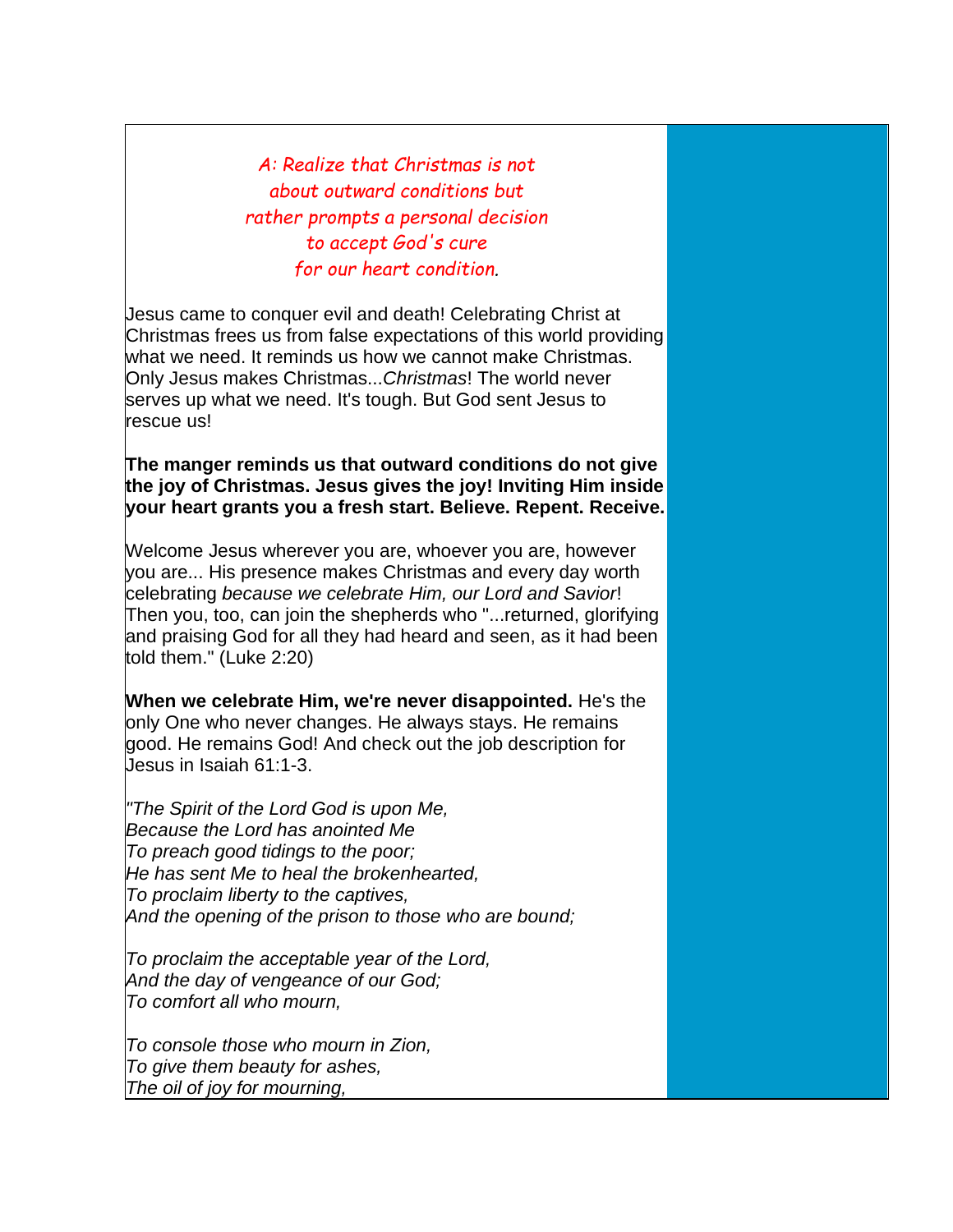*The garment of praise for the spirit of heaviness; That they may be called trees of righteousness, The planting of the Lord, that He may be glorified."*

In this week's special Christmas edition, we include the simplest yet most spectacular message of all time: the Gospel! Come to God on His terms. You never know when will be the "last day" so learn more here about how to be sure you're saved: [http://www.prayingpals.org/knowgod.html.](http://www.prayingpals.org/knowgod.html)

Have a blessed Christmas celebrating Jesus, our unconquerable King of kings and Lord of lords!

Merry Christmas! Stacie Ruth and Carrie Beth Stoelting *Founders of [www.UnitetheUSA.org](http://www.unitetheusa.org/) and [www.PrayingPals.org](http://www.prayingpals.org/)*

## **Take God's Word for it:**

"To give knowledge of salvation to His people By the remission of their sins, Through the tender mercy of our God, With which the Dayspring from on high has visited [\[a\]](http://unitetheusa.org/id87.html) us; To give light to those who sit in darkness and the shadow of death,

To guide our feet into the way of peace."-Luke 1:77-79

# *Let's pray:*

"Heavenly Father, You are very, very awesome beyond compare! Thank You for sending Your Son, Jesus, who lived perfectly, took our capital punishment on the cross for our sins, and rose from the dead conquering sin and death. We worship You! We exalt Your Name this Christmas.

We place all prayer requests sent to PrayingPals.org into Your hands and ask for Your best for each request. We trust You with all of our concerns. We hand everything over now.

We pray for our leaders, our defenders of freedom, and all members of PrayingPals.org and beyond.

And, Lord, we pray for those in the midst of heartache. You alone know how to truly comfort hurting hearts. Your Word says that you bind up the wounds of the brokenhearted. We give You all